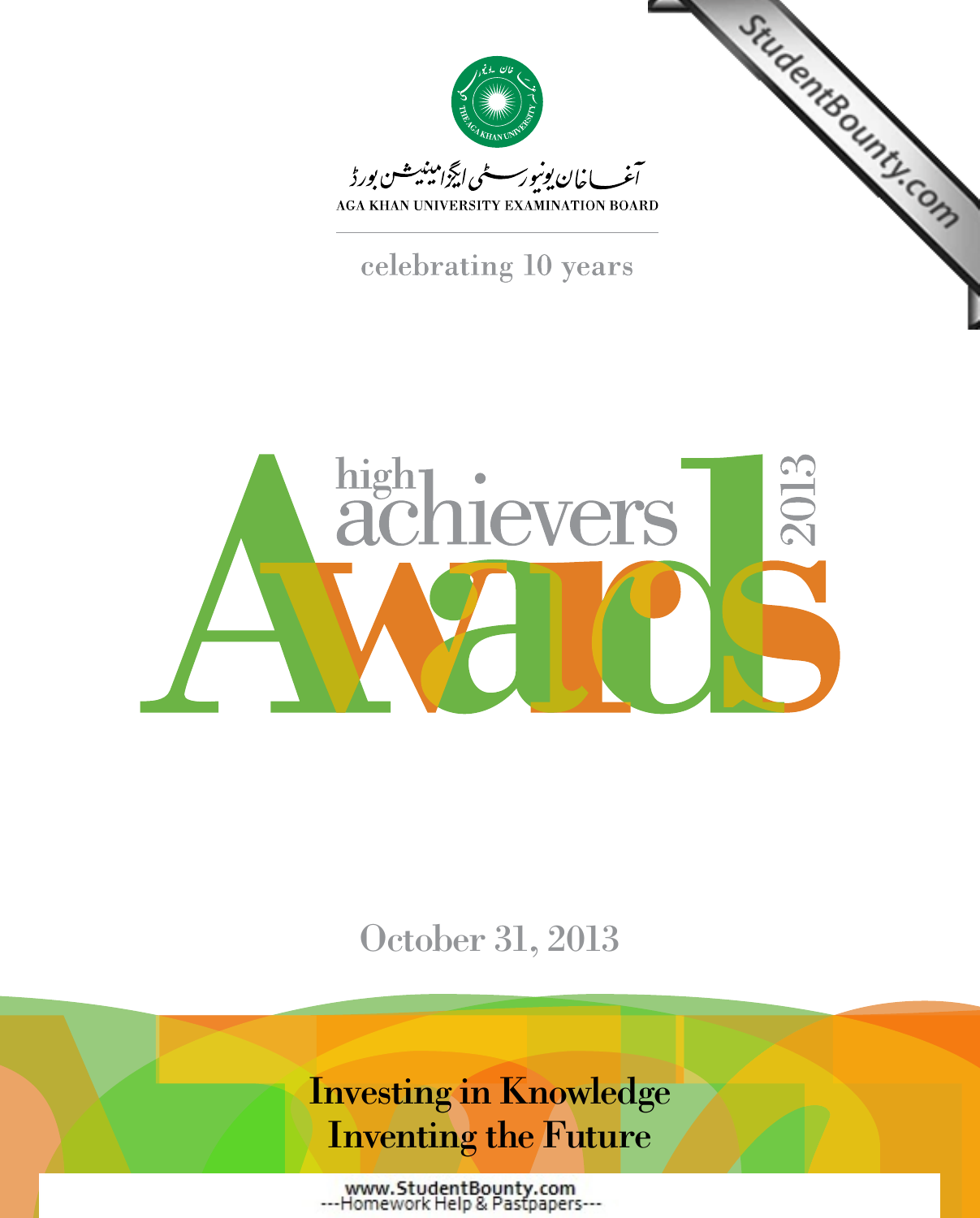### Celebrating 10 Years

# President's Mess[age](http://www.StudentBounty.com)

Today is a special occasion, a day of celebrating two important milestones – one in the life of our SSC and HSSC high achievers, and another for the successful completion of 10 years of Aga Khan University Examination Board.

It is a day of mutual success, which has become possible because of our partnership with you – you as a teacher, a parent, an alumnus, an affiliated school, an organization – a partnership towards a new, progressive vision for higher quality standards. As a partner, you have played a significant role in preparing these high achievers for success in school and life. And the success of our candidates is, in itself, an accomplishment for the AKU Examination Board.

Every child is born with unique capacities and talents. So what does it take to develop those capacities and talents? What does it take to prepare a generation of thinkers who can address the challenges our country faces in every sector of life? What does it take to create longer-term impact through an education that seeks to develop leaders to help solve these problems?

It takes providing the conditions to help build on natural talents and learning abilities. It takes continuous investment in teachers and other resources associated with learning. It takes building bridges to fill the gaps between the problems we face and educating people who are well equipped to find creative solutions to invent a future for Pakistan.

AKU Examination Board was set up with a mission to create capacity to help fill those gaps through effective educational assessment to ensure maintenance of standards. The Board has grown in less than ten years through the scope of its testing and evaluation work. We began by offering secondary and higher secondary school qualifications, which were quickly followed by our very popular Middle School Assessment Framework. We have introduced new subjects at the secondary and the higher secondary school level, conducted baseline studies, produced



research tools and contributed to a national B.Ed. program. We now offer large-scale assessment services to other educational organizations and universities thus contributing to the improved quality of educational programmes in the country. I am pleased that AKU Examination Board is creating an impact in the society through quality education as envisioned by the Aga Khan University: by providing learners with the knowledge, skills and competencies that can help them understand the world around them.

In the years to come, we look forward to seeing a greater impact of AKU-EB's quality assessments on the education sector in Pakistan.

I hope you enjoy today's Awards ceremony as we celebrate our High Achievers.

**Firoz Rasul**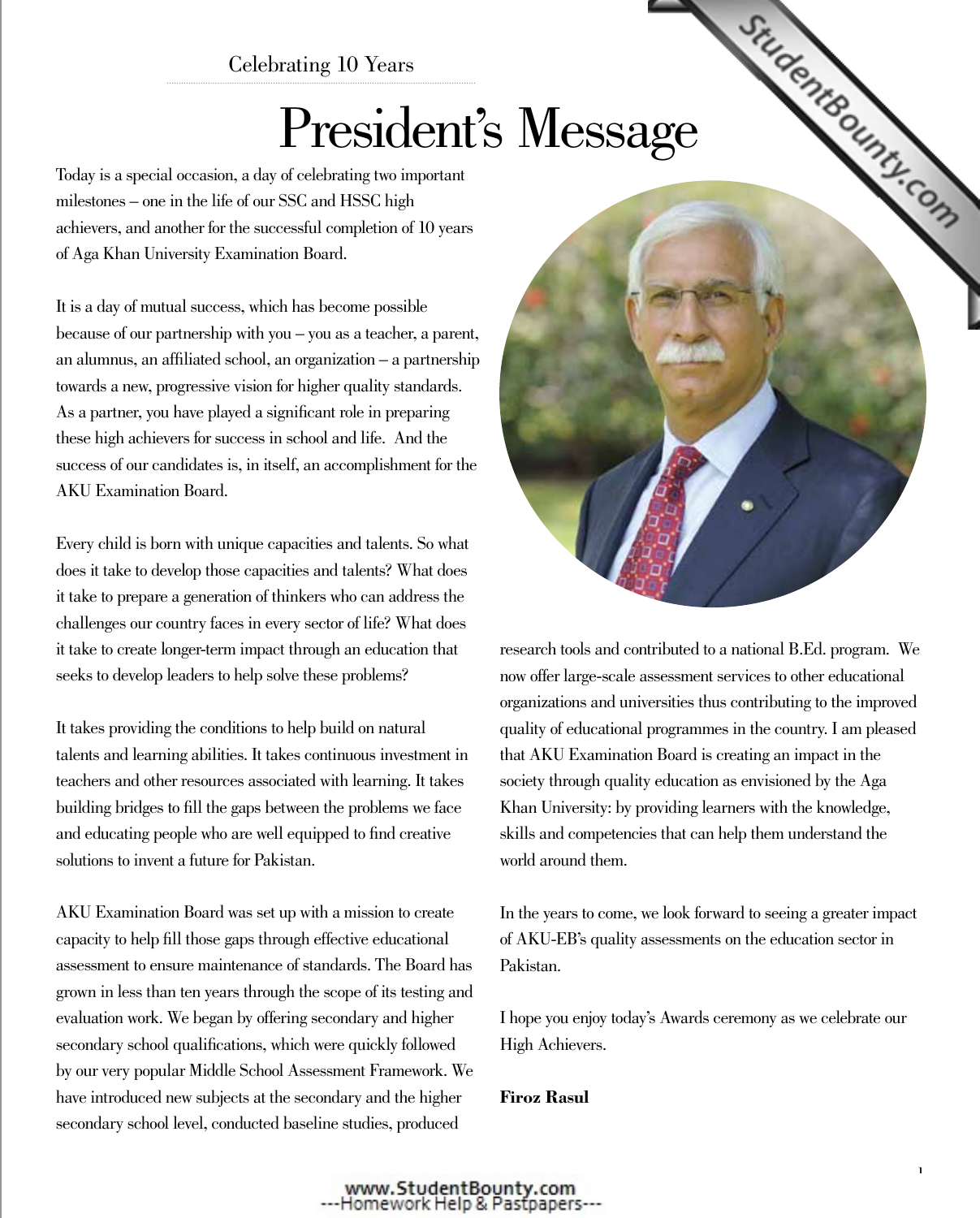### Where the

## Alumn[i](http://www.StudentBounty.com) are

Every year, AKU-EB's alumni secure admissions into renowned colleges and universities across Pakistan and abroad pursuing diverse disciplines. We find this out through an annual survey in which our alumni and their family members participate enthusiastically.

It is our pleasure to share the results of this year's annual University Destination Survey 2012-13. Many thanks to all of our alumni and parents for their participation and valuable feedback.

Conducted via telephone and emails, the Survey reflected the impact of AKU-EB's mission through the success of its alumni, endorsing the growing currency, popularity and value of its Certificates in Pakistan and abroad.

AKU-EB was able to reach 81.5 per cent of the total HSSC Part II cohort graduating in 2012. Of these, 86 per cent candidates gained admissions into the institutions of higher education among which 3.32 per cent were those gaining admissions abroad.

Some of the international universities where our alumni have gone to include:

StudentBounty.com

*United States:* University of Houston; University of Texas; Mount Holyoke College; Philadelphia University; Loyola University, Chicago; DePaul University, Chicago

*Canada:* University of Toronto; University of Alberta; University of Regina; University of Windsor; Memorial University; Carleton University; Simon Fraser University; International College of Manitoba

*Australia:* Charles Sturt University; University of Western Sydney; University of Ballarat at AMI Melbourne

*China:* Liaoning University of Engineering & Technology; Shenyang Aerospace University; University of International Business and Economics; China Medical University; Jiangsu University of Science and Technology; Chang'an University; Chongqing Medical **University** 

*UK/Scotland:* University of Highlands and Islands, Scotland; University of Huddersfield, UK; Hertfordshire University, and more.

AKU-EB's alumni are known for their conceptual understanding of subjects as well as for the soft skill set they bring to the universities such as leadership, communication and team work. They are known to perform well against competition both nationally and internationally.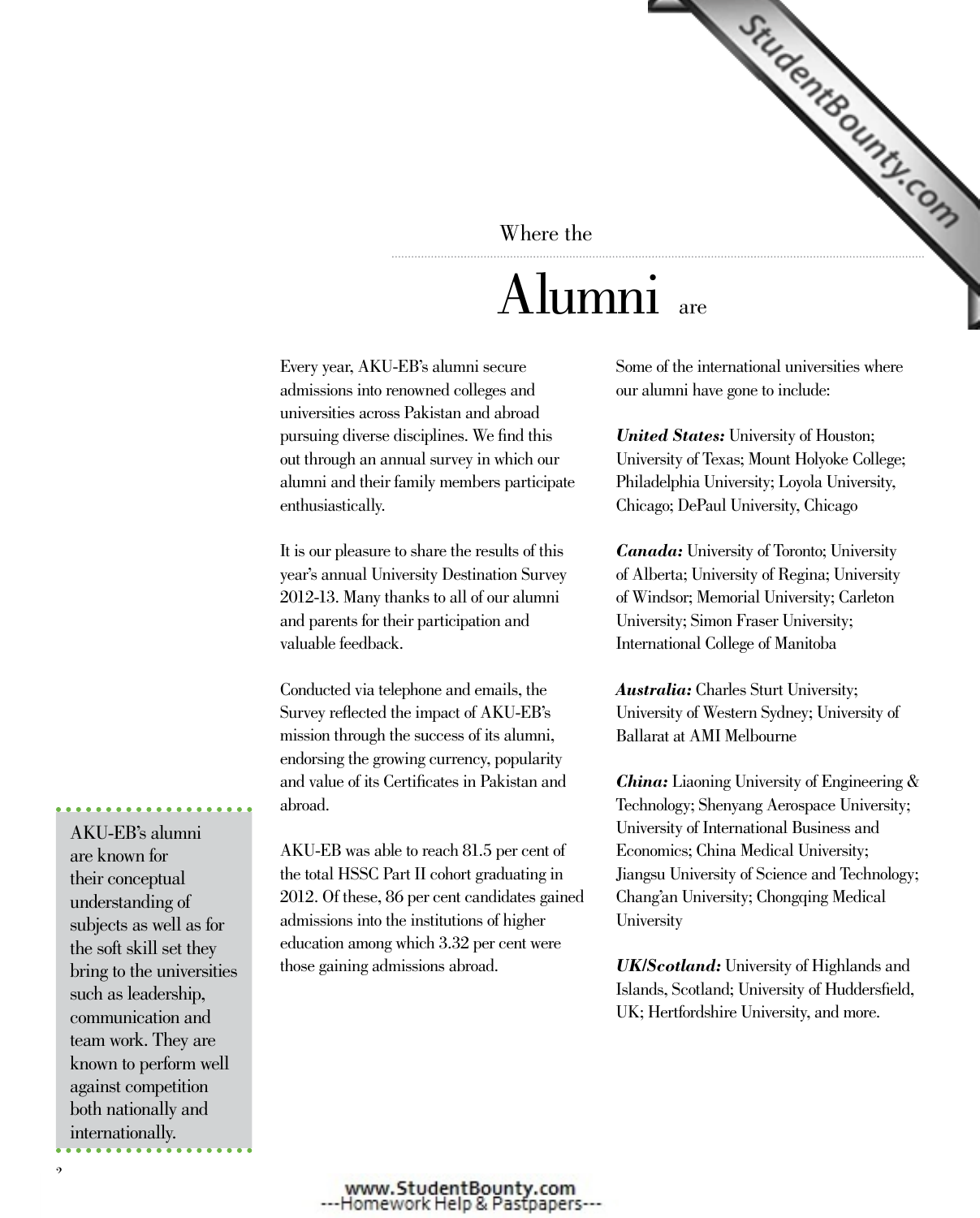### Meet Aleena Khan

*B.A. Honours in Criminology, University of Toronto*

### *4 Year Bachelor's Programme*

"I always dreamt about studying abroad, experience new things and learn through the different teaching methods that foreign universities applied. So I always worked hard to maintain my grades and chose AKU-EB owing to its fair marking and excellent teaching techniques. I was extremely excited when I was accepted at the University of Toronto, Canada, considered among the top 20 universities in the world and number one in Canada.

"I find the study pattern here to be very similar to how it was with AKU-EB. Everything is thorough and concept based and tests are all based on MCQs and CRQs so there are no short cuts. We are given essay assignments with a word limit and we can't plagiarize. We have to do a lot of research, too especially in the field I am pursuing i.e. Criminology."



The Survey was simultaneously supported by a supplementary poll on Facebook which revealed interesting AKU-EB brand personality traits with 232 friends voting highest for traits such as Innovative and Forward Thinker, Efficient and Organised, and Reliable.

### **Fast Survey Facts:**

• 86% of those who participated in the Survey gained admissions to universities including 3.32% gaining admissions abroad

StudentBounty.com

- Admissions in 180 top institutions in Pakistan; an increase of 35 institutions from last year
- Candidates studying in 48 top universities abroad in different countries
- 6.7% of the survey participants received scholarships including those granted by universities abroad as well as those selected for Youth Exchange & Study (YES) Programme

### Meet Hafsa Jawed

*MBBS, Dow University of Health Sciences* 

### *5 Year Bachelor's Programme*

"Life at Dow is challenging. But I find myself fitting in the demands of busy schedules in the medical environment. The hardworking seniors and the charm of successful doctors serve as

a motivation. I have become a part of this institute where we joke around in medical terms and observe each other's hands to see whose veins are good enough for an IV puncture."

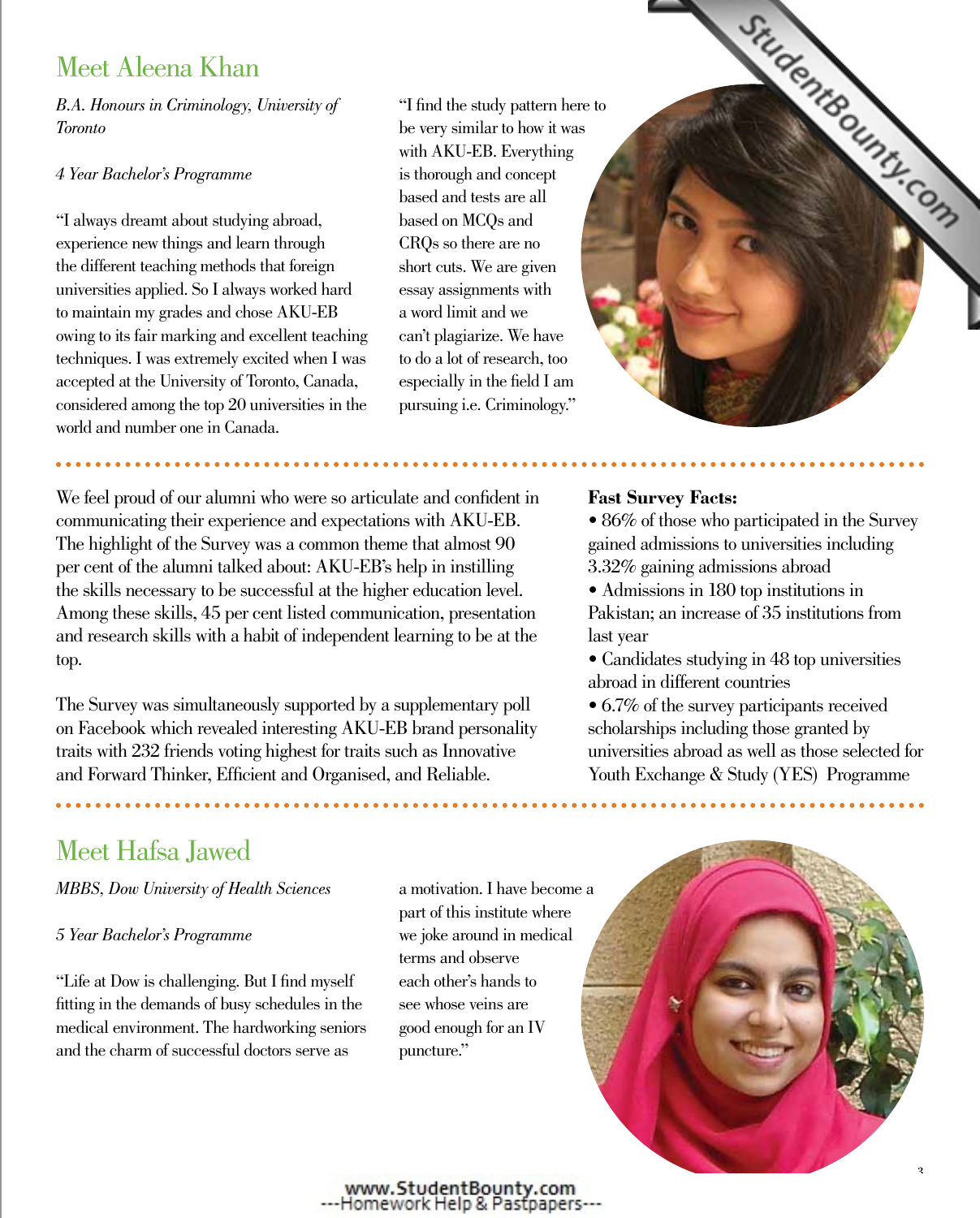### Meet Shehzad Ali

*BA-LLB, Lahore University of Management Sciences (LUMS)*

### *5 Year Bachelor's Programme Core Courses: Major: LLB; Minor: Economics*

"I am so proud to be a National Outreach Programme Scholar at LUMS who received a 100 per cent merit-based scholarship to pursue BA-LLB. One of my biggest accomplishments at LUMS so far is the findings of a second year class project I did with two other team members which saved up to 1.5 Million Rupees per month in electricity costs at LUMS. The project has been in implementation at the University since the last quarter of 2012. The best part was that we had taken the initiative to work on this project under the Operations Management Course in the stream of Decision Science and it worked well"

"Shehzad is a very dedicated student with a passion for learning and trying out new

things. He was well prepared for studies at LUMS. I am impressed by his attention to detail in projects. I would rate his creativity and team performance very highly which strongly contributed to an excellent performance in a group project in my class. The findings of that project were implemented at LUMS and resulted in savings of more than a million every month in operational costs. This achievement was published in the campus newsletter as well as in student research project section of annual research report."

**Naiman Jalil, PhD, Assistant Professor Lahore University of Management Sciences, Lahore**

### Meet Syeda Jaisha

*Business Administration, Institute of Business Administration*

### *4 Year Bachelor's Programme*

"My academic training at AKU-EB enabled me to secure admissions at top-ranking institutions in Pakistan as well as abroad without spending any resources on aptitude tests' preparation. But I chose to pursue Bachelors in Business Administration on 75 per cent scholarship from Institute of Business Administration, Karachi.

"Studying at one of the oldest and prestigious business schools is an accomplishment itself. Here, I am exposed to a highly competitive learning environment which requires a grip

on the concepts as well as a balance between academic and extra-curricular activities. I find myself very compatible with these standards. After being done with first exams of the semester, I feel more confident about making my presence known at IBA in the next four years."



StudentBounty.com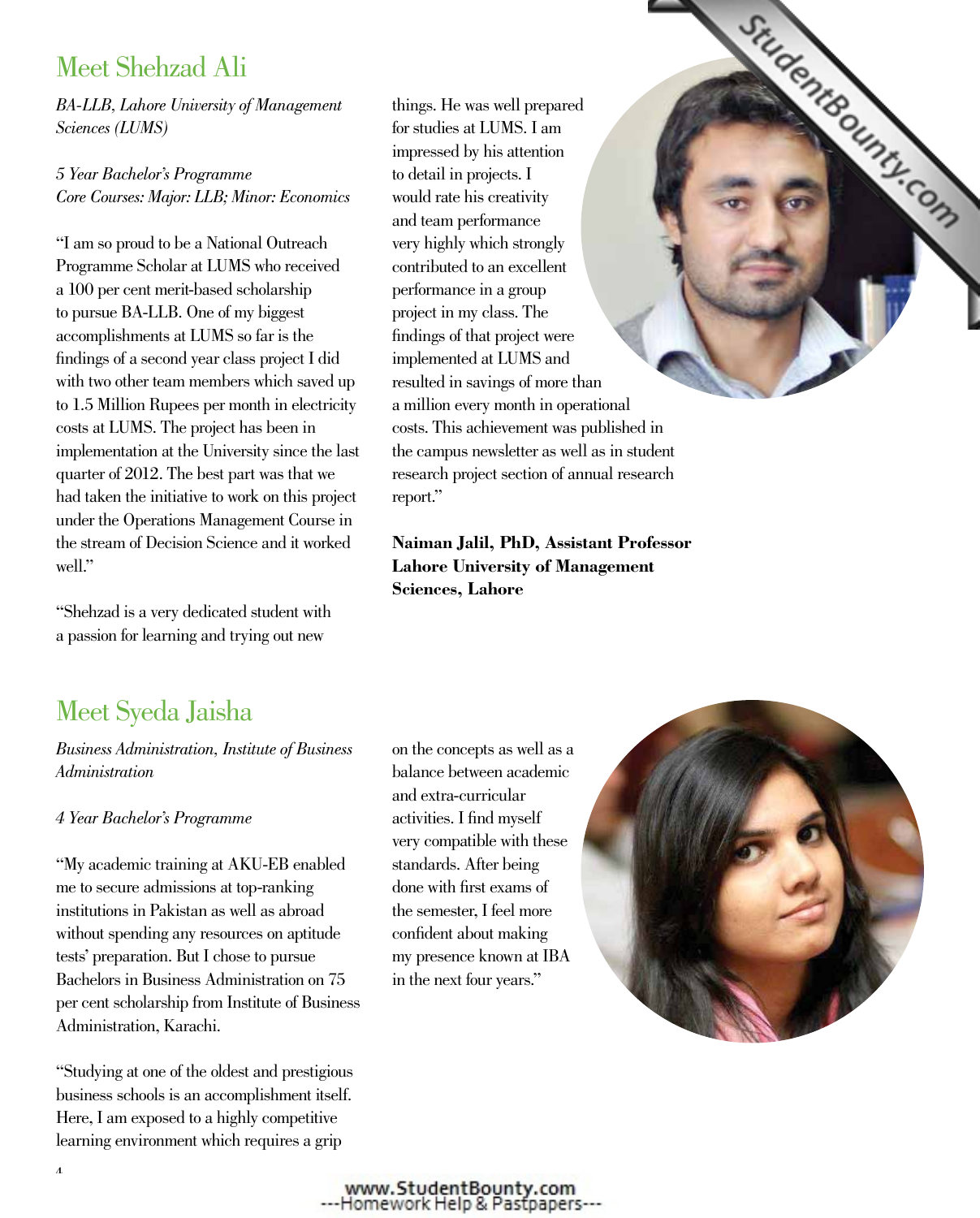

### **Percentage of Placements in Disciplines**

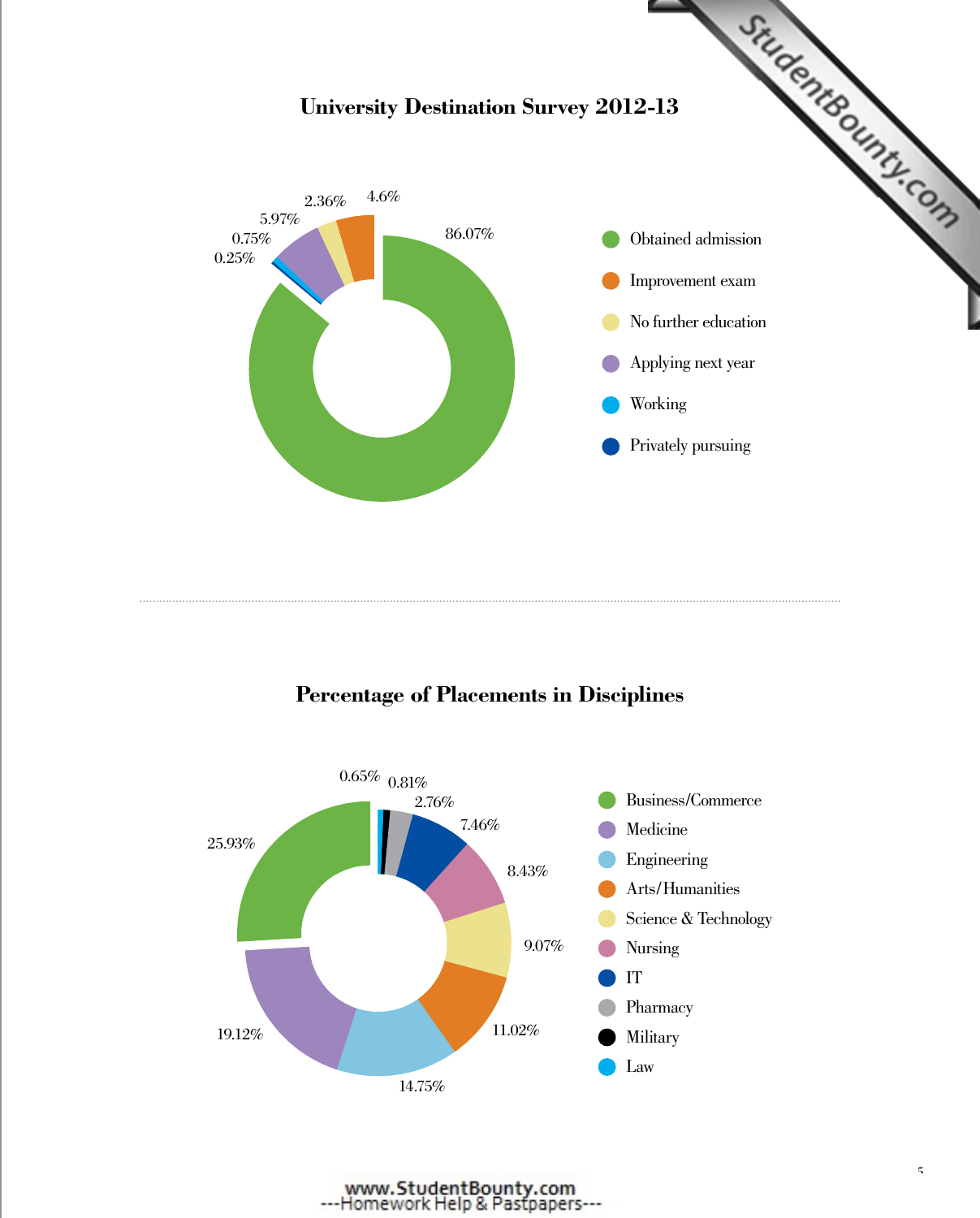Story of AKU-EB as Shared by Dr Camer Vellani

# AKU-EB as Shared by Dr Camer Vellani<br>
"The lever that guides learning

### and intellectual development is **rational assessment**

**Dr Camer Vellani – Chair of the Aga Khan University's task force that led to the establishment of the Aga Khan University Examination Board – shares what did it take to establish the Board and what did it mean for education sector in Pakistan.**

The story of AKU-EB cannot be completed without Dr Camer Vellani whose relentless efforts in establishing the Examination Board and its assessment philosophy helped us get where we are today – celebrating 10 years of our mission. Dr Camer Vellani is currently serving as the Distinguished University Professor Emeritus at the Aga Khan University, member of the Board of Directors of AKU-EB as well as the Advisory Committee.

### **Please tell us something about your professional and academic background and your association with AKU?**

"I was fortunate to have a good nurturing environment in childhood. After completing secondary school from Karachi Grammar School in 1953, I was admitted to the University of Wales, School of Medicine and graduated in 1960. After post-graduate training in Medicine, Respiratory Diseases and Cardiology I returned to Pakistan in 1966. Unfortunately, at that time, doctors were needed but there were no jobs in West Pakistan and I was ineligible for vacancies in East Pakistan. I was lucky to get a job at Seventh Day Adventist Hospital in Karachi as a locum consultant physician for 10 months. I was keen to do research and so returned



to Britain where I got the opportunity at University of Edinburgh to work for a doctorate degree in the Departments of Medicine and Medical Physics. I returned after MD and more experience in 1975 and was fortunate to be appointed Assistant Professor at Dow Medical College.

"By November 1979, the "Aga Khan Hospital and Medical College" project was being conceptualized. I was taken on board with the commissioning team to assist in the development of the Medical College.

"I have been very fortunate to have worked in institutions and be involved in planning academic programs, and especially honoured to have served as Rector of the Aga Khan University."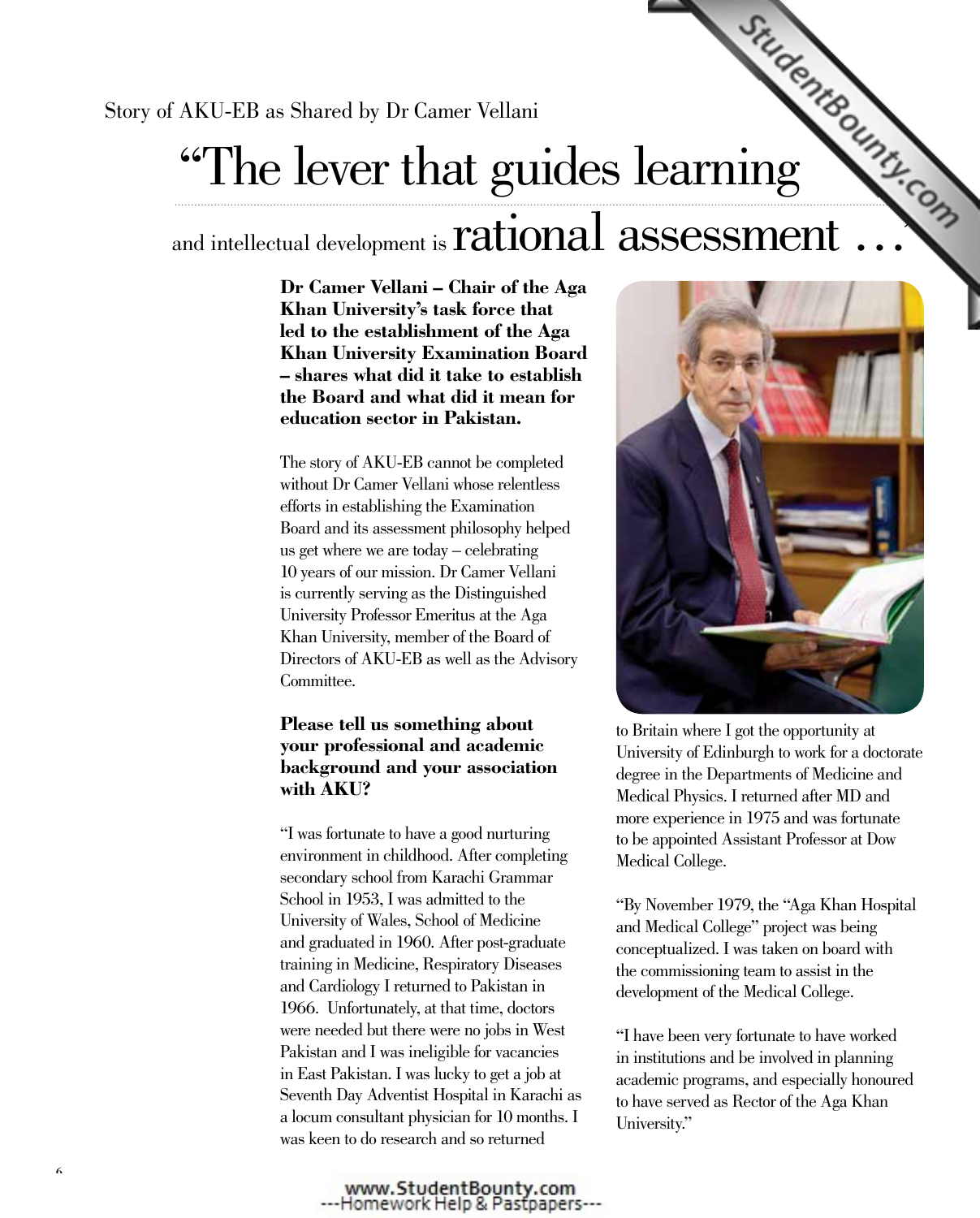

**While being engaged with AKU at different levels, what was the scenario in the education system in general? What did you see as the biggest problems in the sector?** 

"Through the years, it became clear to me that education in Pakistan was in a rut and couldn't come out of that rut; it was basically stuck. The most powerful contributor to this state was the examination system. The certification examinations for school and medical education examined reproduction of textbooks and not the substance of knowledge. And the textbooks, especially for schools, were not always accurate but that's what children had to learn and reproduce otherwise they wouldn't get the marks required for a certificate. Malpractice, cheating and unfair means were employed widely to get the scores – scores mattered – as if they really conveyed useful information about an individual's ability, character, performance and civility or anything. What mattered was the certificate to get a job or admission to higher education – the stakes were very high."

### **What is the role of assessment in planned education and in the rational development of one's abilities?**

"Planned education has a lot of potential, particularly in early childhood. But what does an education system actually mean? Is it really assisting the whole process of human intellectual development? Is it really nurturing the growth of all sorts of abilities and talents? Is it just knowledge that's important? And who decides what knowledge? And why should one

rationale somewhere.

"Besides the curriculum, students learn many other things in the process, so the way learning occurs matters. And the lever that guides learning and intellectual development is assessment that makes sense and can test the reasoning and thinking abilities of a student. So if you have rational assessment then educational development will also be rational."

### **With an International Examination Board already operating alongside many Public Sector Boards, what was the need to have one more examination board in Pakistan?**

"Affordability and contextual considerations of operation, including development of teachers and assessors to guide improvement of education widely in Pakistan, drive AKU-EB in ways that are not possible for the international examination board. In addition, preparation and presentation for the international board examinations are very expensive and so available only to the more affluent of the society. AKU-EB's goal is to improve access to quality education across Pakistan including students with lesser means who deserve equal opportunity to develop their learning abilities. The fact that the Board provides quality and rational examinations based on Pakistan's national curriculum is what sets it apart from other boards in the country."

One hundred and fifty schools and colleges across Pakistan have adopted AKU-EB's assessment system.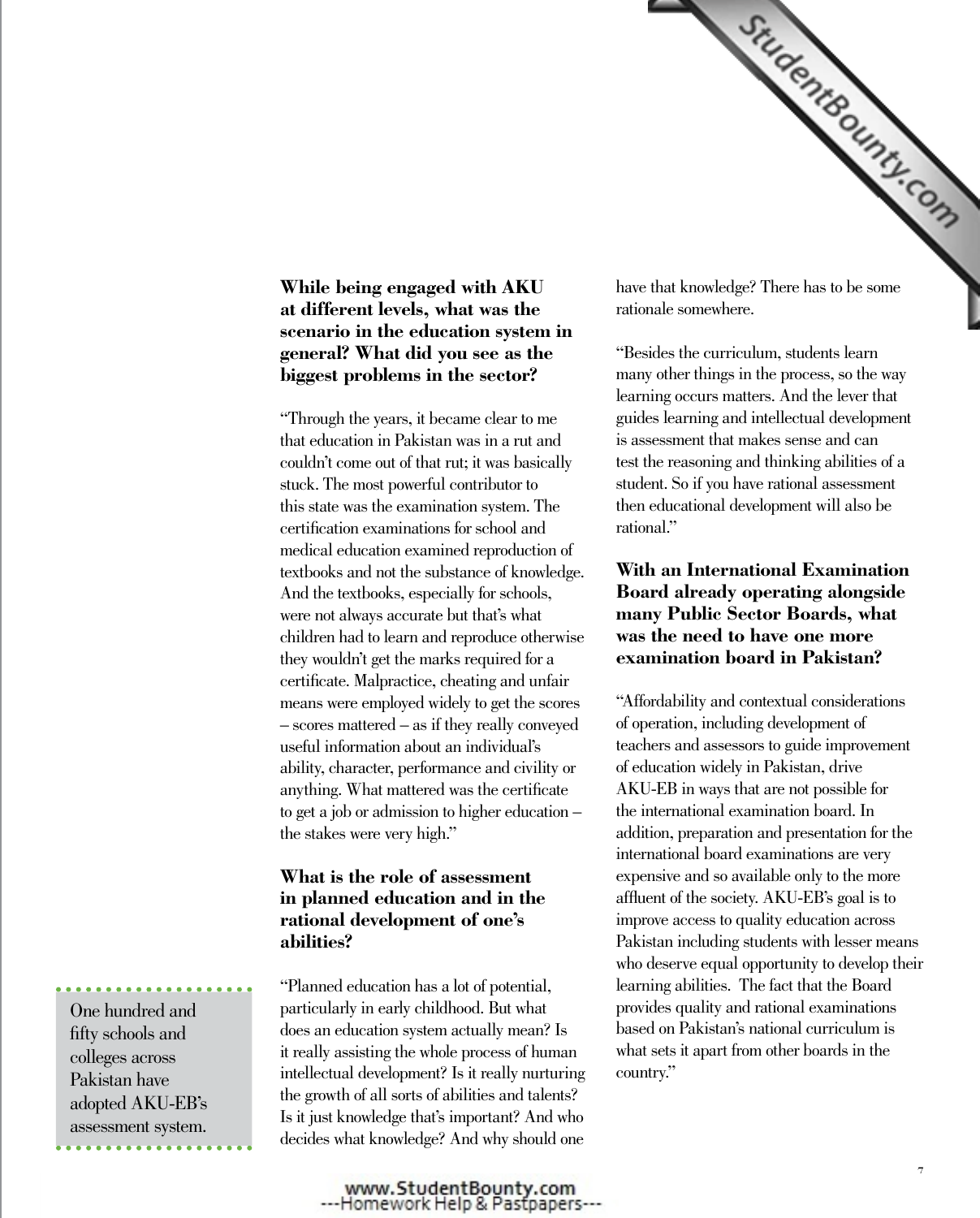### **How is AKU-EB different from other Boards?**

"It's the breadth of learning; the freedom to explore and question for which one requires thought and understanding. It is the stimulus to critical thinking and the opportunity to acquire knowledge through inquiry. It is striving to instill conceptual understanding.

"AKU-EB strongly rejected rote learning and reproduction of just required facts to get scores. Fact is not knowledge; knowledge is information that you understand and apply. AKU-EB was established to guide the teachers to strive for better understanding of concepts for themselves as well as for their students. It rejected ramming information into minds and encouraged assistance in developing knowledge that could be applied. So the teachers also had to start learning differently along with the students. The Board provided opportunities for teacher development through custom designed or need-based workshops. And now through the Middle School Assessment Framework, which has provided the opportunity for a longer lead time to certification, broader education and better understanding of communities and facts can be acquired rationally by both students and teachers."

### **How did the philosophy of rational assessment help address the problems in teaching and learning?**

"The nature of the question papers. AKU-EB introduced space limited, understandingbased questions which solve the problem of rote learned answers with no understanding; the practical examinations which aid application of concepts; the listening exams that help improvement of language and comprehension skills. And then participation in other activities and interactions stimulated in schools also have their effect on broadening education, which is a very important objective.

"AKU-EB has set a very strict standard to "AKU-EB" ensure transparency at all levels. The issues of unfair means and malpractice were dealt the use of technology. For written responses, e-marking allows no room for bias since a candidate's response remains completely anonymous, identified only through a bar code. So when you don't know whose paper you are checking, you won't be able to impact results through unfair means. Also, each response is scored by 5-6 pairs of eyes and then by a senior examiner who monitors any abnormal trends in marking of each response.

Then the School Performance Reports that are generated out of these results help the schools to further improve their teaching and student learning outcomes from year to year."

### **How do you feel about the progress of EB as it celebrates the 10 years of its mission? Do you think it has achieved what it was initially set up for**?

"I am very pleased with the progress. Led by Dr. Thomas Christie's expertise in educational assessment, the dedicated effort of sound leaders and staff of EB has achieved much more than expected. The Board's mainline service of educational assessment has certainly initiated change in the education sector. Improvement in examinations and education was the reason for establishment of the Board. And because of that there has been unanticipated additional progress in testing and assessment that has expanded the scope of its expertise further. It was fully expected that the students would be better prepared for higher education. That has certainly happened. Students realize it, alumni have reported it, and higher education institutions where they are studying have also endorsed it.

''We expect that AKU-EB will continue to maintain its quality and will grow to enhance its impact widely for the benefit of the society."

AKU-EB is the 1st and only Board in the country with an innovative e-Marking facility, also 1st in South Asia and 4th in the world.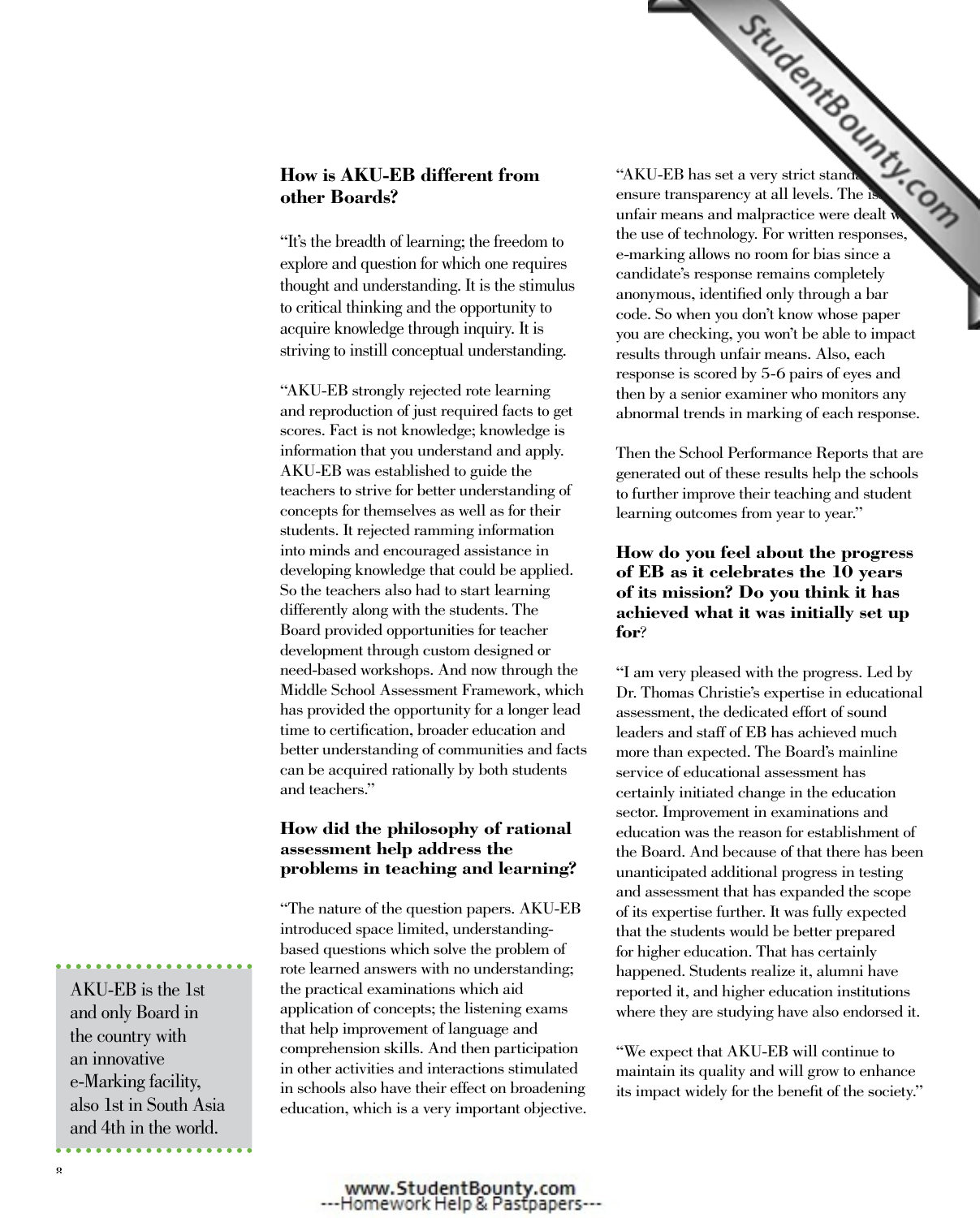# Learning Beyond the Classrooms

### Middle School Assessment Framework

According to John Holt (1969), a child learns better outside the classroom and on her own. When children are given the opportunity to use all of their faculties to explore freely, they learn the best. Middle School is especially the time when children are excited about learning new things so the classroom environment should be such that children enjoy learning.

Project Portfolio, one of the programmes in AKU-EB's Middle School Assessment Framework (MSAF), has been designed keeping in view the same philosophy of education. In the programme, children work in groups to complete four projects in an academic year. The classroom is no more teacher-fronted; in fact, teachers are co-researchers. They facilitate children in their field explorations, library research and internet search while they themselves discover new ideas in the process. On the completion of four projects, the students make a portfolio of their project work to present at the end of the year. The significant thing about project work is that the process of investigation is as important as the finished product. Children keep a record of all their rough work to show how they reached the conclusion of each project. Each project demands that students work on several of their life skills like critical

Thinking, problem-solving, ethical away of thinking, problem-solving, ethical away Information Communication Technology research and presentation.

In project work, the topics are not only relevant to the curriculum objectives but are also locally and globally applicable. The topics such as saving energy, environment, recycling, identification of cultural stereotypes and biases in literature and media, social networking, saving and investment, etc. engage students in thinking, investigating and active learning with a spirit of social responsibility.

Our country needs critical thinkers and socially active individuals to bring about positive changes in our society. And AKU-EB's MSAF is geared exactly toward the same goal by providing support to school-based and formative assessment systems which are crucial in developing the thinking minds. AKU-EB moderates the assessments made by teachers who also share their experiences with peers while identifying and adopting each other's best practices.

To learn more: http://examinationboard.aku. edu/ourqualifications/middleschool



MSAF is self-contained and can be taken either independently or as part of other AKU-EB qualifications.

MSAF offers two assessment modes: Project Portfolio and Progress Tests. Schools may opt for either or both of the assessment modes.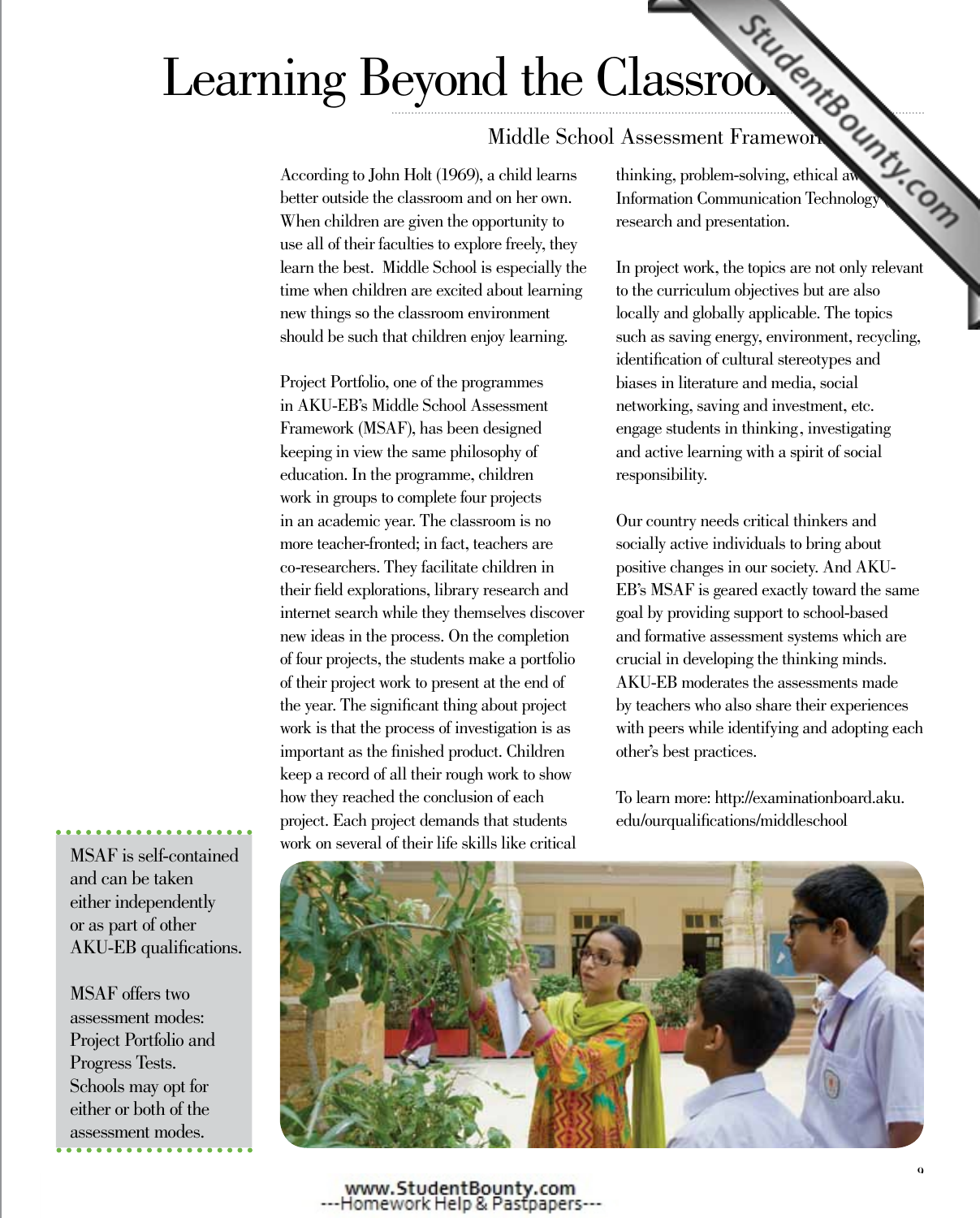### Extending the

# Benefits of Rational Ass[essments](http://www.StudentBounty.com)

### to the Wider Community

Being a pioneer in establishing processoriented and research-led assessment practices in Pakistan, AKU-EB is proud of the trust shown in its expertise in the field of educational assessment and measurement. It has been consistently approached by professional organisations, financial institutions, government and donor agencies, universities and other educational institutions to provide assessment consultancy services at different levels.

Services to these partners are custom designed to meet their requirements. These services include, but are not limited to, Baseline Studies\*; professional development trainings for staff in testing and assessment; design and construction of test papers; e-marking of candidates' scripts; providing statistical analysis and reporting of candidates' performance; mid-term evaluations and endline reports and more. Our assessment reports serve as a guideline for these institutions and can be utilized to help improve the quality of teaching and learning in the classrooms as well as to help stakeholders in planning interventions aimed at improving educational standards.

SSESSMENT CHALL Pakistan Teacher Training Project (PTTP) on behalf of Higher Education Commission of Pakistan to oversee the development of a three credit course on assessment and measurement to equip prospective teachers with effective assessment practices at elementary school level. The course will be taught in the final year of the new Bachelors of Education Programme already implemented in 19 universities in Pakistan.

Its most recent commission was to design a formative school based assessment system to capitalise upon the grades 1 to 4 question banks developed by Khyber Puhktunkwa's Provincial Educational Assessment Centre.

*\*In the education sector, a Baseline Study analyses the current level and characteristics of knowledge in a group of students or teachers. The Study helps identify specific needs of the group before a particular program or initiative is implemented to address those needs.*

This year, we will have assessed almost a million student scripts for partners other than schools and colleges.

AKU-EB is also the only Board in Pakistan which provides performance feedback reports to a range of partners to help improve their teaching, learning and assessment practices.

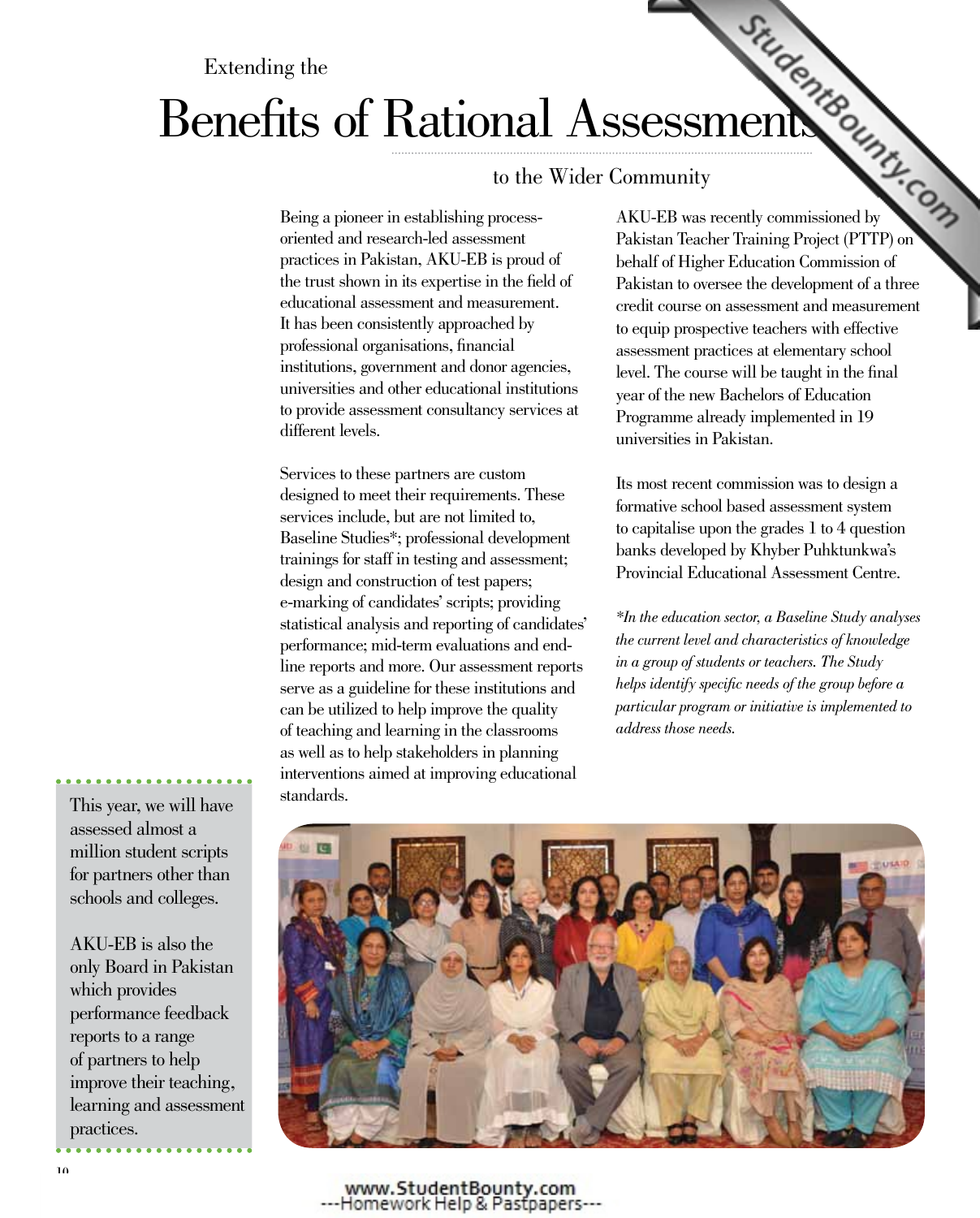# $\text{uctions:} \begin{array}{c} \mathcal{L}_{\text{Z}} \rightarrow \mathcal{L}_{\text{Z}} \rightarrow \mathcal{L}_{\text{Z}} \rightarrow \mathcal{L}_{\text{Z}} \rightarrow \mathcal{L}_{\text{Z}} \rightarrow \mathcal{L}_{\text{Z}} \rightarrow \mathcal{L}_{\text{Z}} \rightarrow \mathcal{L}_{\text{Z}} \rightarrow \mathcal{L}_{\text{Z}} \rightarrow \mathcal{L}_{\text{Z}} \rightarrow \mathcal{L}_{\text{Z}} \rightarrow \mathcal{L}_{\text{Z}} \rightarrow \mathcal{L}_{\text{Z}} \rightarrow \mathcal{L}_{\text{Z}} \rightarrow \mathcal{L}_{\text{Z}} \rightarrow \mathcal{L}_{\text{Z}}$ New Subject Introdu[ctions:](http://www.StudentBounty.com)

### Increasing the Breadth of Knowledge

*"I learned to appreciate literature while studying Literature in English as an additional subject in which I studied literature from around the world. The most rewarding experience came in those moments when I felt that the author had communicated something personally to me. Such moments helped improve my personal appreciation for different point of views. I've started to see literature as a collective struggle to understand our lives,"*  said Sumaiya Rana, from Civilizations Public School.

In today's competitive world, the breadth of knowledge is as important as the depth of knowledge and its application. With the goal of preparing our candidates to take on the challenges our country faces in the 21st century, AKU-EB continues to augment its additional subject offerings at the secondary and higher secondary school level.

AKU-EB students may opt for these subjects in addition to their group qualification subjects to broaden their learning and be better prepared for higher education. Literature in English, Commercial Geography, Business Studies, Additional Mathematics, Environmental Studies and Principles of Accounting are some of the new additional subjects introduced by the Board.

The Principles of Accounting syllabus

to provide a base for higher level of learning in the field of accounting. This subject also facilitates the students to embark upon accounting concepts with better understanding and confidence when they reach the HSSC level, where the major international accounting body, the ACCA, gives course exemption to AKU-EB candidates.

To help extend the breadth of career choices and to cater to interests and aspirations of its candidates, AKU-EB offers a choice of subjects at both SSC and HSSC levels. Learn more:

http://examinationboard.aku.edu/forstudents/ syllabuses



"It is quite heartening to see the excellent progress that the AKU-EB has made in conjunction with its affiliated schools. We are also very proud of our affiliation with AKU-EB. We are in the process of designing workshops to equip our teachers to teach prescribed courses effectively." **Shamim Khan, Principal, Aitchison College, Lahore**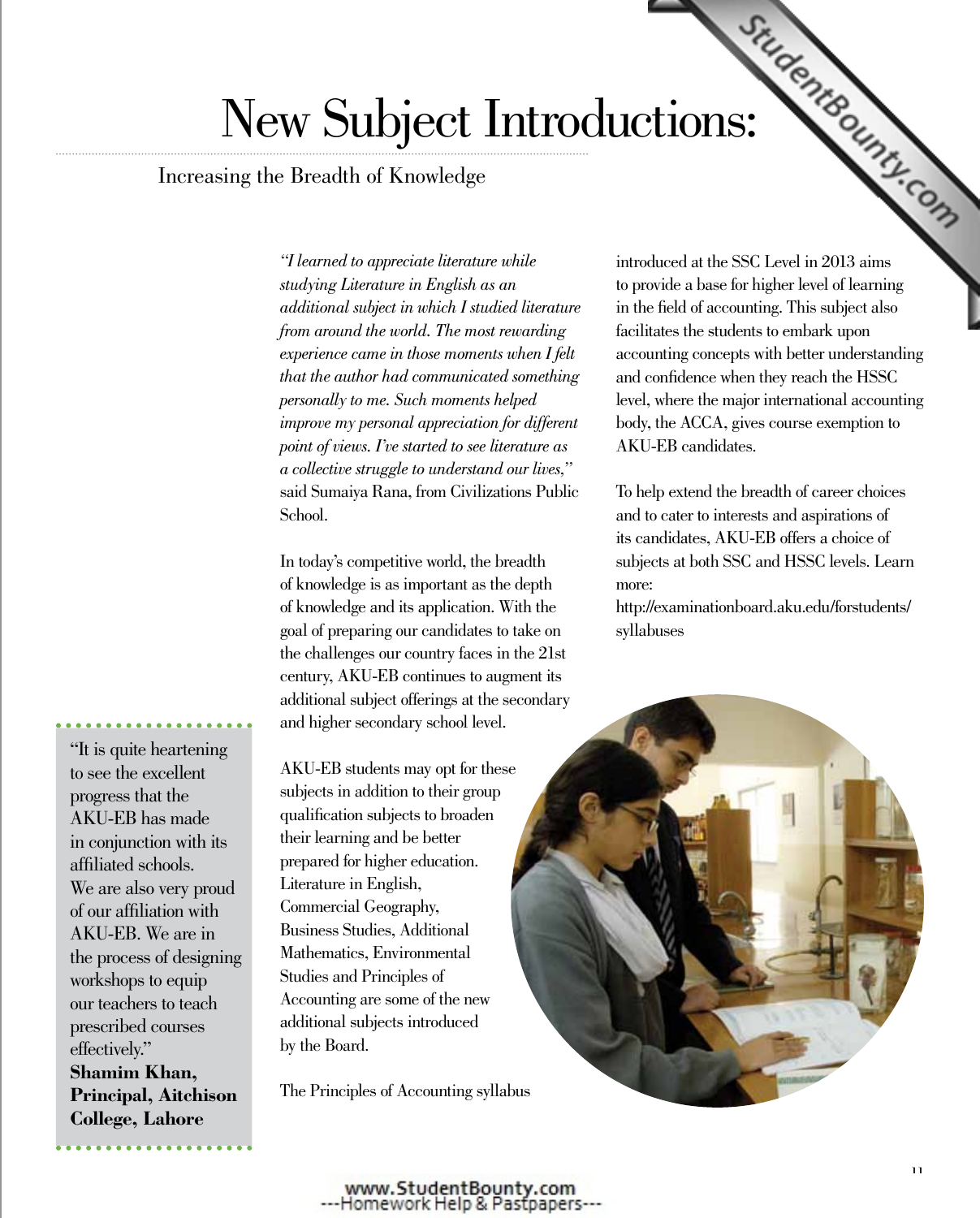# Chievers  $A$ Wandelland 2013<br>2013<br>Every year, AKU-EB celebrates High Achievers Awards to mark the academic High Achievers A[wards](http://www.StudentBounty.com)

2013

excellence of its candidates in SSC and HSSC across Pakistan including Sindh, Khyber Pakhtunkhwa, Punjab, Gilgit Baltistan and Balochistan. The 2013 Awards are conferred to acknowledge the extraordinary performers in the following categories:

### **Overall Top Positions in Pakistan – SSC**

### **Top Three**

|      | Rutaba Nadeem           | ETN High School, Karachi           |
|------|-------------------------|------------------------------------|
| -2nd | Marium Zehra            | Al-Murtaza School (Girls), Karachi |
| -2nd | Mehdia Nadeem Rajab Ali | Al-Murtaza School (Girls), Karachi |
| -3rd | Khizra Fatima           | Al-Murtaza School (Girls), Karachi |

### **Humanities Group**

| l st            | Muneeba Hamid          | Habib Girls' Higher Secondary School, Karachi |
|-----------------|------------------------|-----------------------------------------------|
| 2 <sub>nd</sub> | Fatima Muhammad Saleem | Habib Girls' Higher Secondary School, Karachi |
| -3rd            | Ali Asgher             | Ghulaman-e-Abbas School, Karachi              |

### **Science Group**

|                 | Rutaba Nadeem           | ETN High School, Karachi                               |
|-----------------|-------------------------|--------------------------------------------------------|
| 2 <sub>nd</sub> | Ali Salman              | H.H Prince Aga Khan Higher Secondary School, Hyderabad |
| 2nc             | Abiha Zehra Rizvi       | Habib Girls' Higher Secondary School, Karachi          |
| 3rd             | Muhammad Salman Noorani | Al-Murtaza School (Boys), Karachi                      |

### **Best Subject Results Province-wise – SSC Part I**

### **Sindh**

|                  | Aadarsh Kumar Roopeja School of Excellence, Sukkur | Ethics                 |
|------------------|----------------------------------------------------|------------------------|
| Alifiya Aamir    | Habib Girls' Higher Secondary School, Karachi      | Physics                |
| - Amna Rizwan    | Habib Girls' Higher Secondary School, Karachi      | Economics              |
| Arshiya Imran    | ETN High School, Karachi                           | <b>Urdu Compulsory</b> |
| Arshmah Siddiqui | P.E.C.H.S. Girls' School, Karachi                  | <b>Mathematics</b>     |
| Asma Latif       | IBA Community College, Naushahro Feroze            | Urdu Aasan             |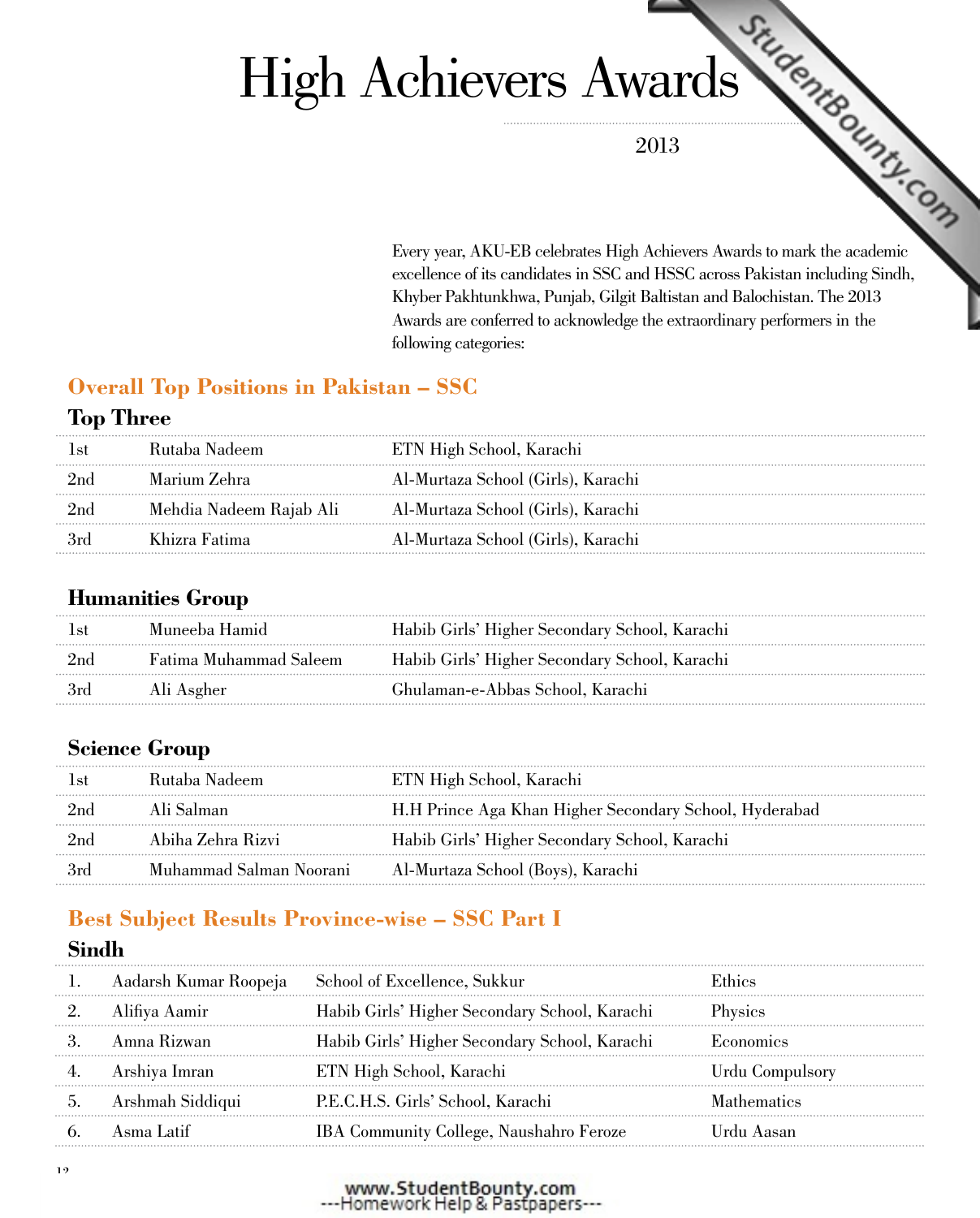|          |                            |                                                    | sugente dunny.com                 |
|----------|----------------------------|----------------------------------------------------|-----------------------------------|
|          |                            |                                                    |                                   |
|          |                            |                                                    |                                   |
| 7.       | Fatima Durrani             | The Mama Parsi Girls' Secondary School, Karachi    |                                   |
| 8.       | Hiba Khalid                | P.E.C.H.S. Girls' School, Karachi                  |                                   |
| 9.       | Hiba Khalid                | P.E.C.H.S. Girls' School, Karachi                  |                                   |
| 10.      | Hiba Khalid                | P.E.C.H.S. Girls' School, Karachi                  | Biology                           |
| 11.      | Kulsoom Rahim              | The Mama Parsi Girls' Secondary School, Karachi    | Islamiyat                         |
| 12.      | Marium Hussain             | Al-Murtaza School (Girls), Karachi                 | <b>Urdu Compulsory</b>            |
| 13.      | Mariyam Khan               | P.E.C.H.S. Girls' School, Karachi                  | Islamiyat                         |
| 14.      | Muhammad Owais             | Aga Khan School - Kharadar, Karachi                | <b>General Science</b>            |
| 15.      | Muhammad Tabish            | Aga Khan School - Kharadar, Karachi                | <b>General Mathematics</b>        |
| 16.      | Muhammad Waqar             | Bai Virbaiji Soparivala Parsi High School, Karachi | <b>Computer Science</b>           |
| 17.<br>. | Rida Abbas                 | Habib Girls' Higher Secondary School, Karachi      | <b>Elements of Home Economics</b> |
| 18.      | Rida Abbas                 | Habib Girls' Higher Secondary School, Karachi      | Food and Nutrition                |
| 19.      | Rida Abbas                 | Habib Girls' Higher Secondary School, Karachi      | <b>Environmental Studies</b>      |
| 20.      | Sabrina Ahmed              | Shahwilayat Public School, Karachi                 | <b>Biology</b>                    |
| 21.      | Soha Alam Rehmani          | P.E.C.H.S. Girls' School, Karachi                  | Chemistry                         |
| 22.      | Syeda Kanza Kazmi          | Al-Murtaza School (Girls), Karachi                 | Pakistan Studies                  |
| 23.      | Syeda Kanza Kazmi          | Al-Murtaza School (Girls), Karachi                 | Chemistry                         |
| 24.      | Syeda Zehra Rizvi          | Al-Murtaza School (Girls), Karachi                 | <b>English Compulsory</b>         |
| 25.      | Tooba Ghazi                | Civilizations Public School, Karachi               | Literature in English             |
| 26.      | <b>Ummul Baneen Zaffar</b> | Habib Girls' Higher Secondary School, Karachi      | <b>Business Studies</b>           |

| Τ.  | Ayesha Ahmad       | Nusrat Jehan Academy Girls High School, Chiniot        | <b>Biology</b>            |
|-----|--------------------|--------------------------------------------------------|---------------------------|
| 2.  | Basima Raheem      | Nusrat Jehan Academy Girls High School, Chiniot        | <b>English Compulsory</b> |
| 3.  | Jahangir Alam      | Aga Khan Higher Secondary School, Gahkuch              | Physics                   |
| 4.  | Kinza Yousaf       | Maryam Siddiqa Girls' Higher Secondary School, Chiniot | <b>Mathematics</b>        |
| .5. | Maliha Ahmed Eesha | Nusrat Jehan Academy Girls High School, Chiniot        | Pakistan Studies          |
| 6.  | Maliha Ahmed Eesha | Nusrat Jehan Academy Girls High School, Chiniot        | Chemistry                 |
| 7.  | Masood Karim       | Aga Khan Higher Secondary School, Gilgit               | Chemistry                 |
| 8.  | Mehrun Nisa        | Aga Khan Higher Secondary School, Gahkuch              | <b>Mathematics</b>        |
| 9.  | Shab-E-Noor        | Bayout-ul-Hamd Girls Higher Secondary School, Chiniot  | Islamiyat                 |
| 10. | Shoaib Munawar     | Nasir Higher Secondary School, Chiniot                 | <b>Computer Science</b>   |
| 11. | Tooba Noor Zafar   | Nusrat Jehan Academy Girls High School, Chiniot        | Islamiyat                 |
| 12. | Yusra Abdul Jabbar | Mianwali Education Trust College, Mianwali             | <b>Urdu Compulsory</b>    |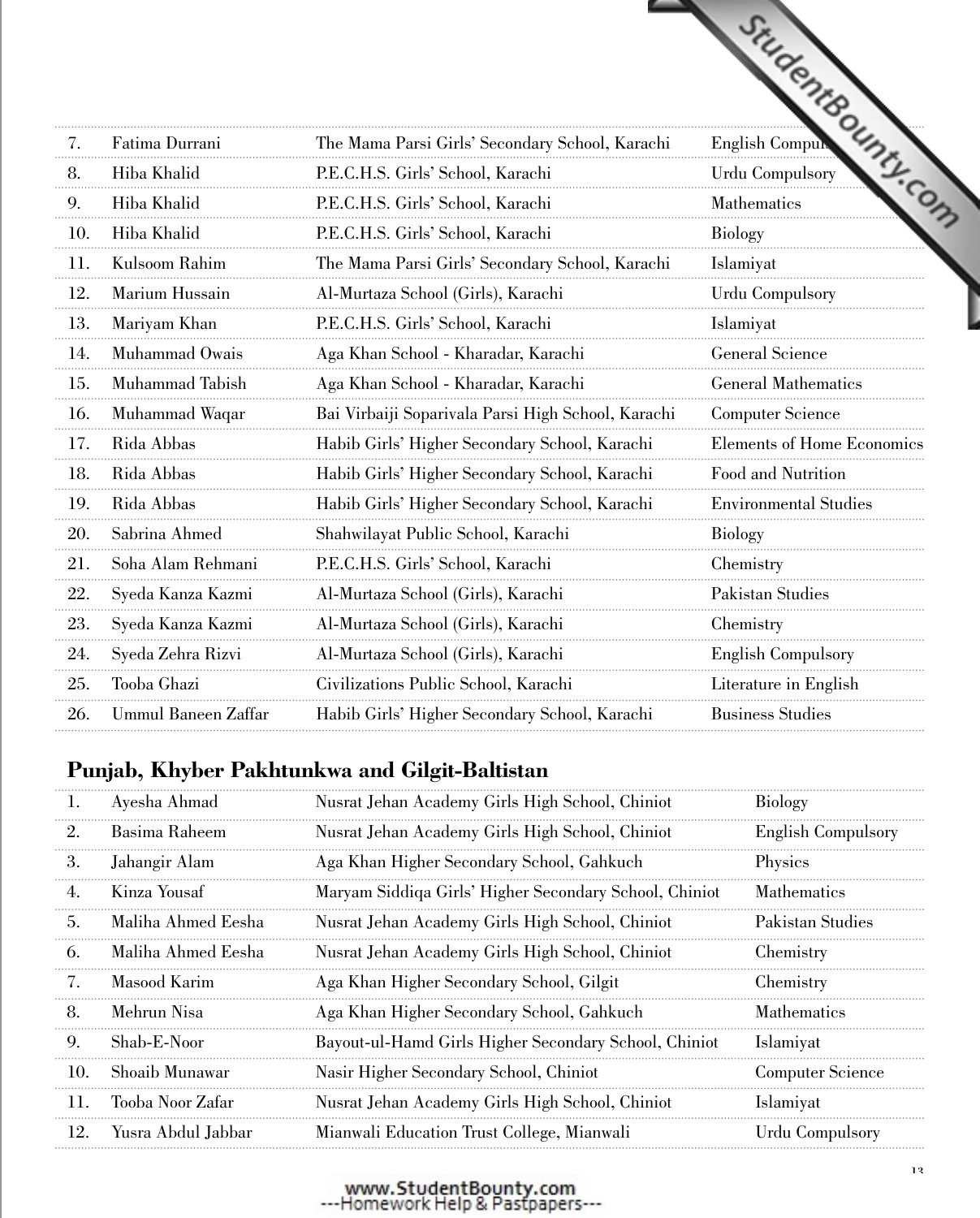### **Best Subject Results Province-wise – SSC Part II Sindh**

|    |                             |                                                                            | °c                           |
|----|-----------------------------|----------------------------------------------------------------------------|------------------------------|
| 1. | Abiha Zehra Rizvi           | Habib Girls' Higher Secondary School, Karachi                              | Pakistan Studies             |
| 2. | Abiha Zehra Rizvi           | Habib Girls' Higher Secondary School, Karachi                              | Biology                      |
| 3. | Ali Salman                  | H.H Prince Aga Khan Higher Secondary School, Hyderabad Physics             |                              |
| 4. | Asma Rahim                  | The Mama Parsi Girls' Secondary School, Karachi                            | Chemistry                    |
| 5. | Attiya Abbass               | Habib Girls' Higher Secondary School, Karachi                              | <b>English Compulsory</b>    |
| 6. | Faranaz Maneck Solan        | The Mama Parsi Girls' Secondary School, Karachi                            | Ethics                       |
| 7. | Farheen Malik               | The Mama Parsi Girls' Secondary School, Karachi                            | <b>English Compulsory</b>    |
| 8. | Fatema Quaid Johar          | Sultan Mohammad Shah Aga Khan School, Karachi                              | Islamiyat                    |
| 9. | Freya Eruch Malbari         | The Mama Parsi Girls' Secondary School, Karachi                            | General Science              |
|    | 10. Kalsoom Zulfiqar        | IBA Community College, Khairpur                                            | Sindhi                       |
|    | 11. Laiba Suhail            | The Mama Parsi Girls' Secondary School, Karachi                            | Islamiyat                    |
|    | 12. Maaz-Bin-Khawar         | ETN High School, Karachi                                                   | Islamiyat                    |
|    | 13. Mehdia Nadeem Rajab Ali | Al-Murtaza School (Girls), Karachi                                         | Pakistan Studies             |
|    | 14. Mohammad Uzair          | Al-Murtaza School (Boys), Karachi                                          | Mathematics                  |
|    |                             | 15. Muhammad Salman Noorani Al-Murtaza School (Boys), Karachi              | <b>Computer Science</b>      |
|    | 16. Muneeba Hamid           | Habib Girls' Higher Secondary School, Karachi                              | Economics                    |
|    | 17. Muneeba Hamid           | Habib Girls' Higher Secondary School, Karachi                              | <b>General Mathematics</b>   |
|    | 18. Muslim Raza             | Al-Murtaza School (Boys), Karachi                                          | Islamiyat                    |
|    | 19. Rida Erum Abdul Rasheed | Habib Girls' Higher Secondary School, Karachi                              | <b>Environmental Studies</b> |
|    | 20. Rutaba Nadeem           | ETN High School, Karachi                                                   | Urdu Compulsory              |
|    | 21. Sidra Syed Nasir Nabi   | Habib Girls' Higher Secondary School, Karachi                              | Computer Science             |
|    | 22. Sindhika Jai Ram Adwani | The City School, Nawabshah                                                 | Ethics                       |
|    |                             | 23. Syeda Ummul Baneen Rizvi Habib Girls' Higher Secondary School, Karachi | <b>Business Studies</b>      |

| Areesha Awais Khan | Learning Alliance, Lahore                       | <b>English Compulsory</b> |
|--------------------|-------------------------------------------------|---------------------------|
| – Asifa Niat Murad | Aga Khan School, Sherqilla                      | <b>Biology</b>            |
| 3. Faryal Cheema   | Nusrat Jehan Academy Girls High School, Chiniot | <b>Islamiyat</b>          |
| 4. Faryal Cheema   | Nusrat Jehan Academy Girls High School, Chiniot | Pakistan Studies          |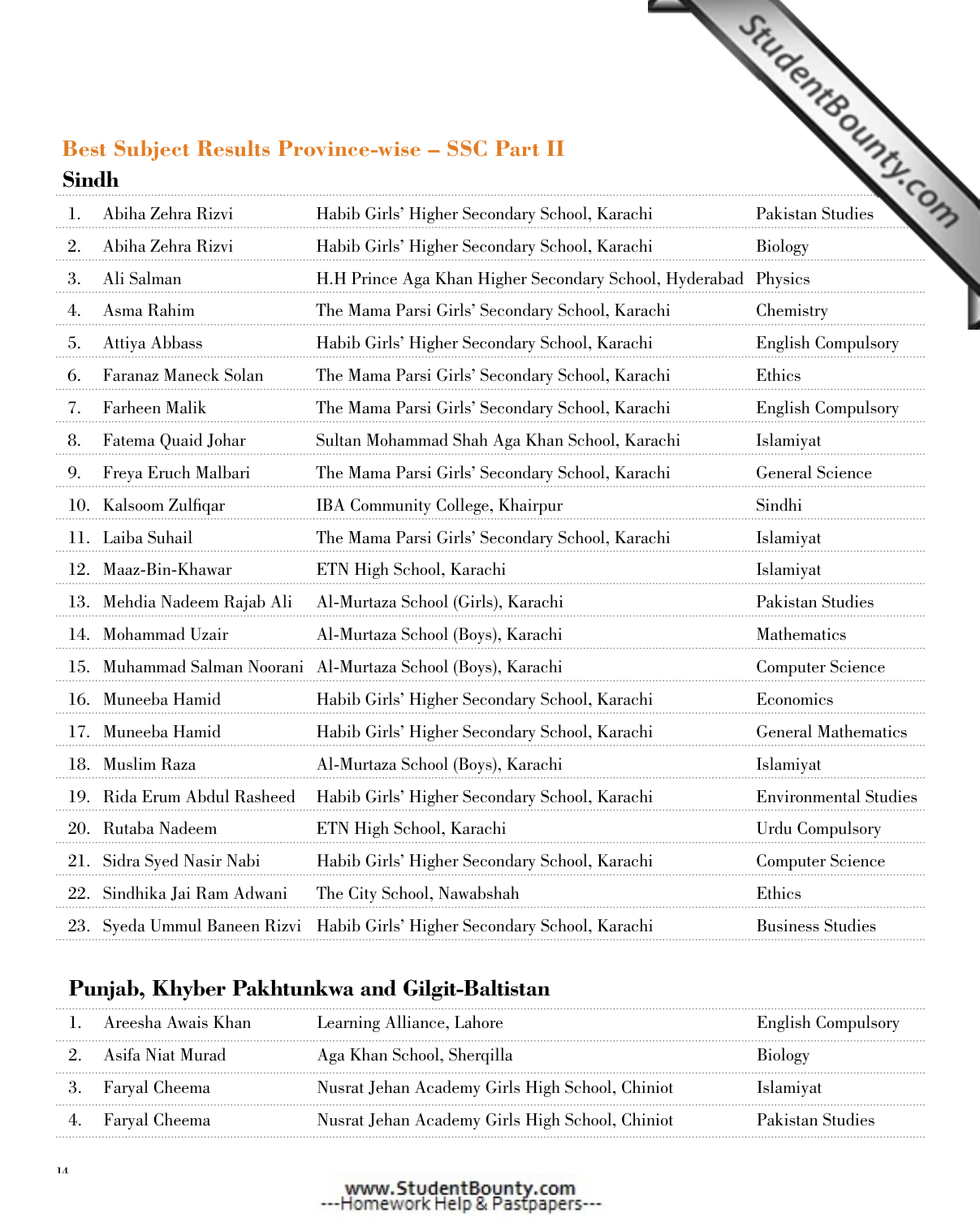| 5 <sub>1</sub> | Hafiza Attia-Tul-Raheem | Maryam Siddiqa Girls' Higher Secondary School, Chiniot | Urdu Compi              |
|----------------|-------------------------|--------------------------------------------------------|-------------------------|
| 6.             | Hissam Karim            | Aga Khan Higher Secondary School, Gilgit               | Physics                 |
|                | Maliha Shafiq           | Maryam Siddiqa Girls' Higher Secondary School, Chiniot | <b>Mathematics</b>      |
| 8.             |                         | Muhammad Hassan Farooq Margalla Cadet College, Murree  | <b>Computer Science</b> |
| 9.             | Sundas Mehreen          | Aga Khan Higher Secondary School, Kuragh               | Chemistry               |

### **Overall Top Positions in Pakistan – HSSC**

### **Top Three**

|                 | -Maleeka Mehmood       | Habib Girls' Higher Secondary School, Karachi |
|-----------------|------------------------|-----------------------------------------------|
| 2 <sub>nd</sub> | Komal Zehra Zaidi      | Aga Khan Higher Secondary School, Karachi     |
| -3rd            | Muhammad Sameer Kayani | ETN High School, Karachi                      |

### **Commerce**

| l si  | Fouzia Umer          | Habib Girls' Higher Secondary School, Karachi |
|-------|----------------------|-----------------------------------------------|
| -2nd  | Aleena Khan          | Aga Khan Higher Secondary School, Karachi     |
| – 3rd | Aisha Muhammad Shafi | Aga Khan Higher Secondary School, Karachi     |

### **Pre-Engineering**

| 1st   | Muhammad Sameer Kayani      | ETN High School, Karachi                  |
|-------|-----------------------------|-------------------------------------------|
| -2nd  | Syeda Jaisha                | ETN High School, Karachi                  |
| - 3rd | Kainat Zulfiqar Ali Khowaja | Aga Khan Higher Secondary School, Karachi |

### **Pre-Medical**

| l st | Komal Zehra Zaidi | Aga Khan Higher Secondary School, Karachi     |
|------|-------------------|-----------------------------------------------|
| Lst  | Maleeka Mehmood   | Habib Girls' Higher Secondary School, Karachi |
| 2nd  | Reema Rani        | Aga Khan Higher Secondary School, Hunza       |
| 3rd  | Sakina Haider     | Aga Khan Higher Secondary School, Karachi     |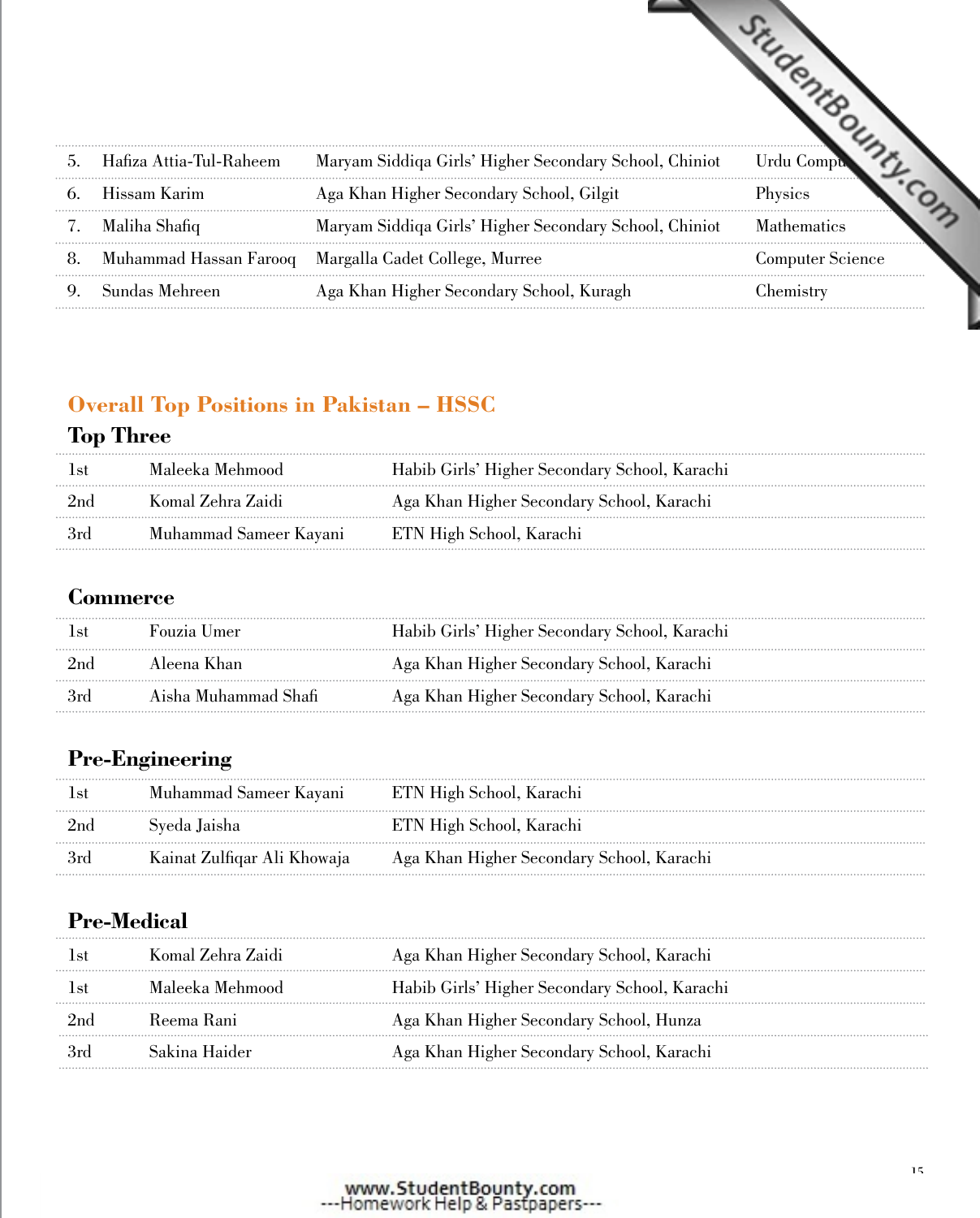### **Best Subject Results Province-wise – HSSC Part I Sindh**

| Afshan Hussain<br>1.              | Habib Girls' Higher Secondary School, Karachi | <b>Biology</b>              |
|-----------------------------------|-----------------------------------------------|-----------------------------|
| Ahsan Ubaidullah<br>2.            | St. Bonaventure's High School, Hyderabad      | Mathematics                 |
| Ali Shah Zulfiqar Ali<br>3.       | Aga Khan Higher Secondary School, Karachi     | Principles of Economics     |
| Amna Ziauddin<br>4.               | St. Bonaventure's High School, Hyderabad      | <b>Urdu Compulsory</b>      |
| Anis Amir Ali Abdul Aziz<br>5.    | Aga Khan Higher Secondary School, Karachi     | <b>English Compulsory</b>   |
| Ariba Aziz Ali<br>6.              | Aga Khan Higher Secondary School, Karachi     | Physics                     |
| Arushana Amir<br>7.               | Aga Khan Higher Secondary School, Karachi     | Physics                     |
| - Asad Ullah Akhtar Shirazi<br>8. | Aga Khan Higher Secondary School, Karachi     | <b>Business Mathematics</b> |
| 9. Awais Pervaiz Ali              | St. Bonaventure's High School, Hyderabad      | <b>Computer Science</b>     |
| 10. Aysha Makani                  | Habib Girls' Higher Secondary School, Karachi | Education                   |
| 11. Aysha Makani                  | Habib Girls' Higher Secondary School, Karachi | Psychology                  |
| 12. Aysha Makani                  | Habib Girls' Higher Secondary School, Karachi | Islamic History             |
| 13. Kabeer Sher Ali               | Aga Khan Higher Secondary School, Karachi     | <b>Business Mathematics</b> |
| 14. Madiha Noor Ahmed             | Habib Girls' Higher Secondary School, Karachi | Principles of Commerce      |
| 15. Ramsha Dalvi                  | Habib Girls' Higher Secondary School, Karachi | Principles of Accounting    |
| 16. Sadori Mushtaque Hussain      | Aga Khan Higher Secondary School, Karachi     | Physics                     |
| 17. Shumail Steve                 | St. Bonaventure's High School, Hyderabad      | Computer Science            |
| 18. Syeda Hira Abbas Zaidi        | Aga Khan Higher Secondary School, Karachi     | Chemistry                   |

| 1. Gul Raiz       | Aga Khan Higher Secondary School, Gilgit                               | <b>English Compulsory</b> |
|-------------------|------------------------------------------------------------------------|---------------------------|
|                   | 2. Sameem Ur Rehman Ahmad Nusrat Jehan Academy Inter College, Chiniot  | Physics                   |
| 3. Shafi Ahmed    | Aga Khan Higher Secondary School, Gilgit                               | Chemistry                 |
| 4. Shafi Ahmed    | Aga Khan Higher Secondary School, Gilgit                               | Biology                   |
| 5. Syed Ehsan Ali | Aga Khan Higher Secondary School, Gilgit                               | <b>Mathematics</b>        |
| 6. Tuba Ahmad     | Maryam Siddiqa Girls' Higher Secondary School, Chiniot Urdu Compulsory |                           |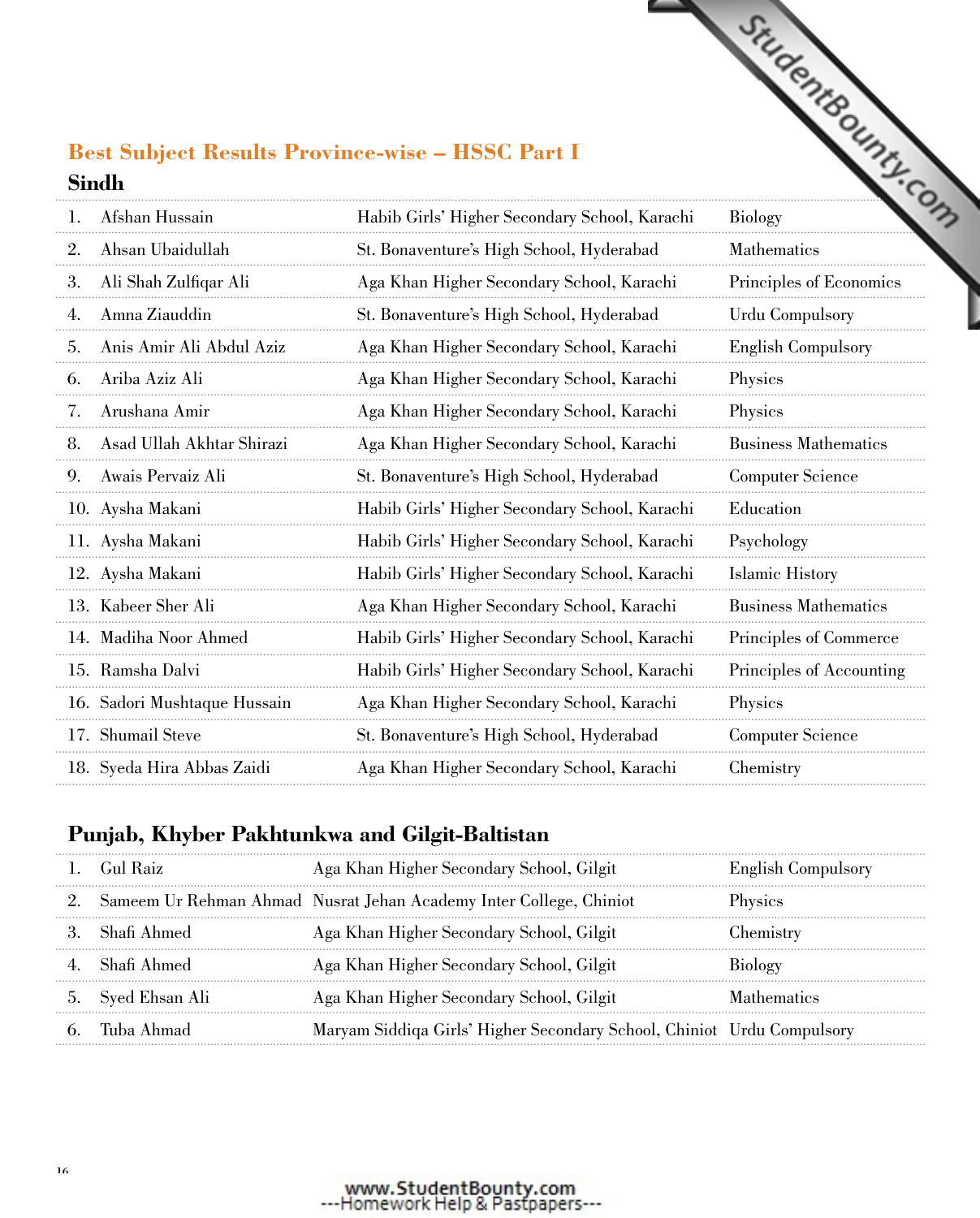### **Best Subject Results Province-wise – HSSC Part II Sindh**

| $\mathbf{L}$ | Aisha Muhammad Shafi  | Aga Khan Higher Secondary School, Karachi     | ٠c<br>Islamiyat            |
|--------------|-----------------------|-----------------------------------------------|----------------------------|
| 2.           | Aleena Khan           | Aga Khan Higher Secondary School, Karachi     | Banking                    |
| 3.           | Ali Shan              | Aga Khan Higher Secondary School, Karachi     | <b>Business Statistics</b> |
| 4.           | Alisha Raza Kazmi     | Aga Khan Higher Secondary School, Karachi     | Islamiyat                  |
| 5.           | <b>Bhavish Kumar</b>  | Aga Khan Higher Secondary School, Karachi     | Ethics                     |
| 6.           | Farhana Ahmed Khan    | Aga Khan Higher Secondary School, Karachi     | Urdu Compulsory            |
| 7.           | Farhana Ahmed Khan    | Aga Khan Higher Secondary School, Karachi     | Islamiyat                  |
| 8.           | Fouzia Umer           | Habib Girls' Higher Secondary School, Karachi | Pakistan Studies           |
| 9.           | Fouzia Umer           | Habib Girls' Higher Secondary School, Karachi | Commercial Geography       |
|              | 10. Fouzia Umer       | Habib Girls' Higher Secondary School, Karachi | Principles of Accounting   |
|              | 11. Fouzia Umer       | Habib Girls' Higher Secondary School, Karachi | <b>Business Statistics</b> |
|              | 12. Komal Hakim Ali   | Aga Khan Higher Secondary School, Karachi     | Physics                    |
|              | 13. Komal Zehra Zaidi | Aga Khan Higher Secondary School, Karachi     | Biology                    |
|              | 14. Maleeka Mehmood   | Habib Girls' Higher Secondary School, Karachi | <b>English Compulsory</b>  |
|              | 15. Maleeka Mehmood   | Habib Girls' Higher Secondary School, Karachi | Chemistry                  |
|              | 16. Misbah Qurban Ali | Aga Khan Higher Secondary School, Karachi     | Physics                    |
|              | 17. Syeda Jaisha      | ETN High School, Karachi                      | <b>Mathematics</b>         |
|              |                       |                                               |                            |

| $\mathbf{L}$ | Adnan Iqbal           | Aga Khan Higher Secondary School, Gilgit                                           | <b>Business Statistics</b> |
|--------------|-----------------------|------------------------------------------------------------------------------------|----------------------------|
| 2.           | Farhan Murtaza        | Aga Khan Higher Secondary School, Gilgit                                           | Physics                    |
| 3.           | Fizzah Ahmad Mahwish  | Maryam Siddiqa Girls' Higher Secondary School, Chiniot                             | Computer Science           |
| 4.           |                       | Hadiyya-Tur-Rahman Mubaraka Maryam Siddiqa Girls' Higher Secondary School, Chiniot | Islamiyat                  |
| 5.           | Hafiza Fariah Naeem   | Maryam Siddiqa Girls' Higher Secondary School, Chiniot                             | Islamiyat                  |
| 6.           | Mansoor Niat Shah     | Aga Khan Higher Secondary School, Gilgit                                           | <b>Business Statistics</b> |
| 7.           | Munawwer Raza         | Nasir Higher Secondary School, Chiniot                                             | <b>Statistics</b>          |
| 8.           | Naima Ayaz            | Aga Khan Higher Secondary School, Kuragh                                           | Pakistan Studies           |
| 9.           | Naima Ayaz            | Aga Khan Higher Secondary School, Kuragh                                           | Biology                    |
|              | 10. Raja Zaheer Ahmad | Nusrat Jehan Academy Inter College, Chiniot                                        | <b>Urdu Compulsory</b>     |
|              | 11. Reema Rani        | Aga Khan Higher Secondary School, Hunza                                            | <b>English Compulsory</b>  |
|              | 12. Reema Rani        | Aga Khan Higher Secondary School, Hunza                                            | Chemistry                  |
|              | 13. Reema Rani        | Aga Khan Higher Secondary School, Hunza                                            | <b>Biology</b>             |
|              | 14. Sidra Nayab       | Maryam Siddiqa Girls' Higher Secondary School, Chiniot                             | <b>Mathematics</b>         |
|              | 15. Tahreem Ahmed     | Maryam Siddiqa Girls' Higher Secondary School, Chiniot                             | <b>English Compulsory</b>  |